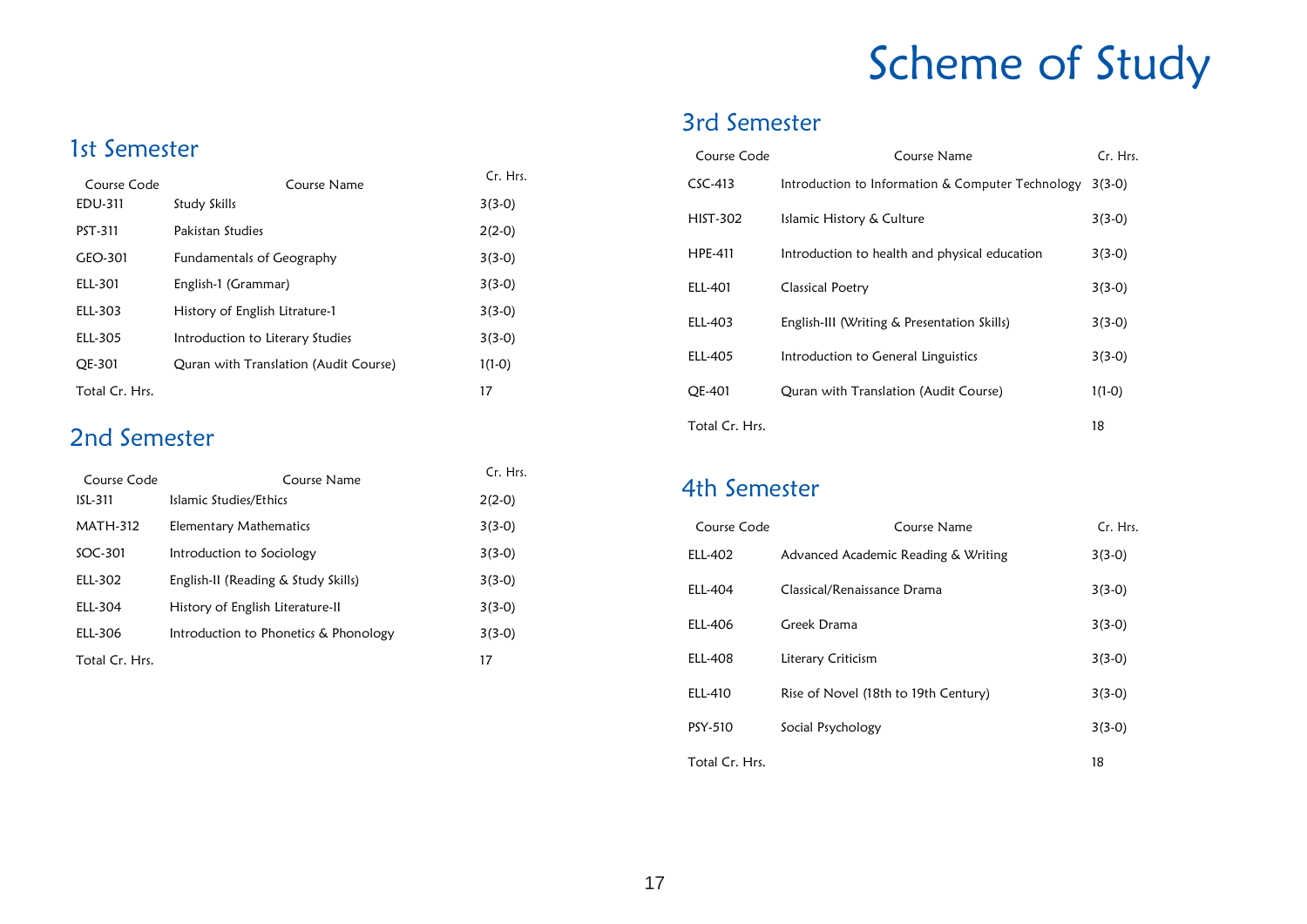# Scheme of Study

# 5th Semester

| Course Code     | Course Name                              | Cr. Hrs. |
|-----------------|------------------------------------------|----------|
| <b>STAT-511</b> | Introduction to Elementary Statistics    | $3(3-0)$ |
| <b>POL-402</b>  | Introduction to International Relations  | $3(3-0)$ |
| ELL-501         | American Literature-I (Drama)            | $3(3-0)$ |
| ELL-503         | Foundation of Literary Theory & Practice | $3(3-0)$ |
| ELL-505         | Romantic & Victorian Poetry              | $3(3-0)$ |
| ELL-507         | Sociolinguistics                         | $3(3-0)$ |
| <b>OE-501</b>   | Quran with Translation (Audit Course)    | $1(1-0)$ |
| Total Cr. Hrs.  |                                          | 18       |

# 6th Semester

| Course Code    | Course Name                             | Cr. Hrs. |
|----------------|-----------------------------------------|----------|
| ELL-502        | American Literature-II (Poetry & Novel) | $3(3-0)$ |
| ELL-504        | Modern Drama                            | $3(3-0)$ |
| ELL-506        | Modern Novel                            | $3(3-0)$ |
| ELL-508        | Modern Poetry                           | $3(3-0)$ |
| ELL-510        | Psycholinguistics                       | $3(3-0)$ |
| ELL-512        | <b>TEFL</b>                             | $3(3-0)$ |
| Total Cr. Hrs. |                                         | 18       |